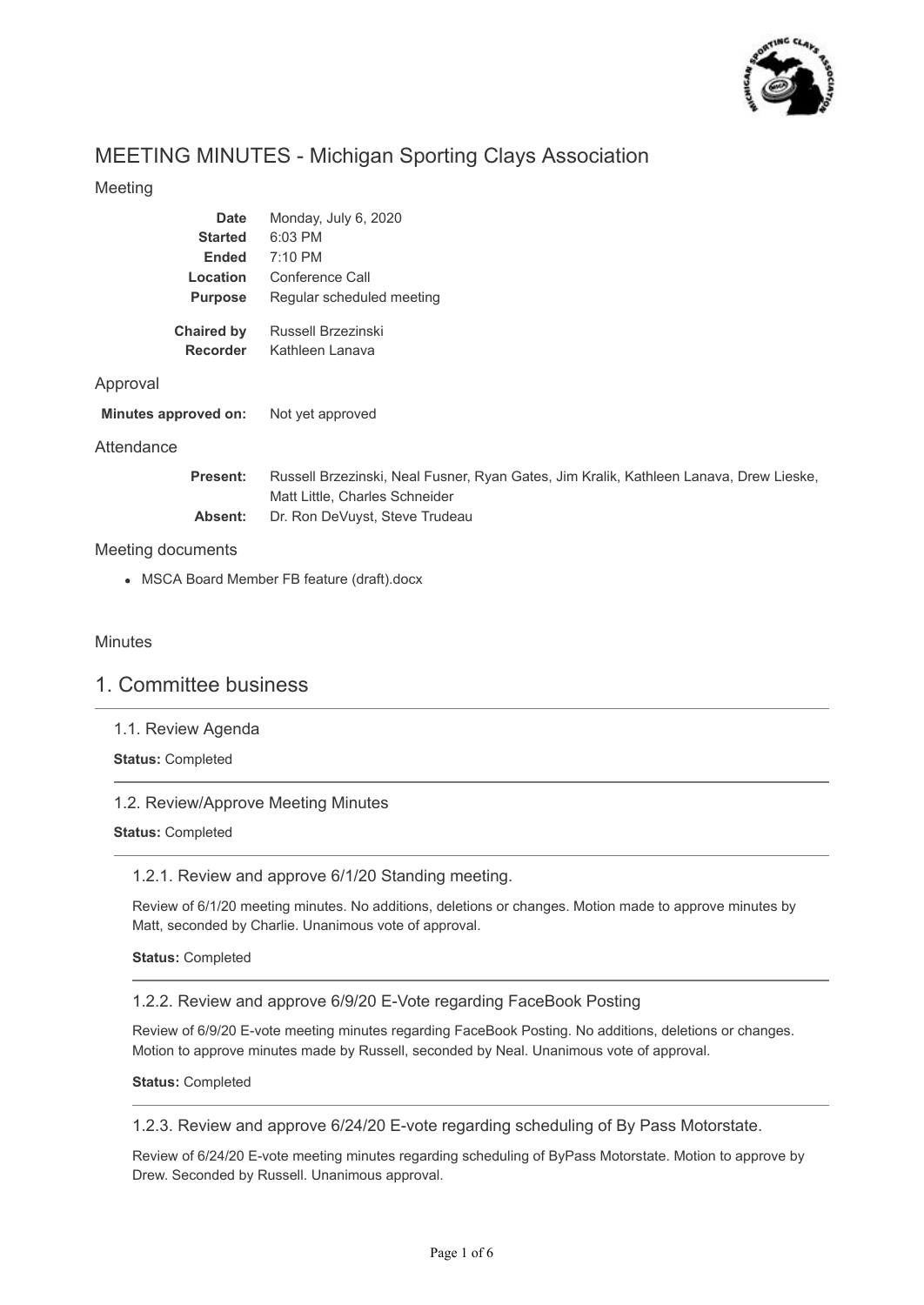

#### 1.3. Treasurer's Report

#### **Status:** Completed

#### 1.3.1. Summary Treasurer Report

MSCA Board Meeting Financial Overview

The information summarized below was presented to the MSCA Board of Directors on 07/06/2020:

COVID-19 Revenue Impact Analysis Projection:

- Recognized tournament cancellations as of 6/03/2020 applied
- Lost target fees are estimated at \$3,228.80 for the year
- \$3,228.80 represents a 20% decline from annual target fees in 2019

Income and expense statement:

- Revenue declined in Q2. Year to date expenses exceeded income resulting in an operating loss \$(57.30) year-to-date. Operating in the black is anticipated during Q3 provided no further Covid-19 impact
- Income and expense statement balance verified as matching cash balance in the MSCA business checking account as of July 1

YTD 2019 v. YTD 2020 Analysis of Business Metrics:

- Targets thrown and target revenue down 68%
- Liquidity remains strong

Motion to approve Treasurer's Report made by Drew, seconded by Russell. Unanimously approved.

**Status:** Completed

#### 1.4. Secretary's Report

#### **Status:** Completed

#### 1.4.1. Secretary Report

Deferred to the Member Outreach and FaceBook reports.

Motion to approve Secretary's Report made by Charles, seconded by Neal. Unanimous approval.

**Status:** Completed

#### 1.4.2. Member Outreach - Facebook

Kudos to Jim. Doing a great job. there are 167 people on the site every day. The time is consistent, 7-9 am and 6-8pm. Top post (people viewing) and engagement (people sharing or commenting) has been for Shooter of the Month. There have been 22 new followers since April, 23 people liked the page and people have been positive about the Shooter of the Month highlight. The All State Team photo album was a hit. They did get Preston's photo and 530 people viewed the album. Jim will get the profiles to Drew to post on the MiClays site so that it mirrors the MSCA FaceBook page.

**Status:** Completed

MSCA Facebook Page Report July 2020.pdf

1.4.2.1. FaceBook: "Meet your Board Members"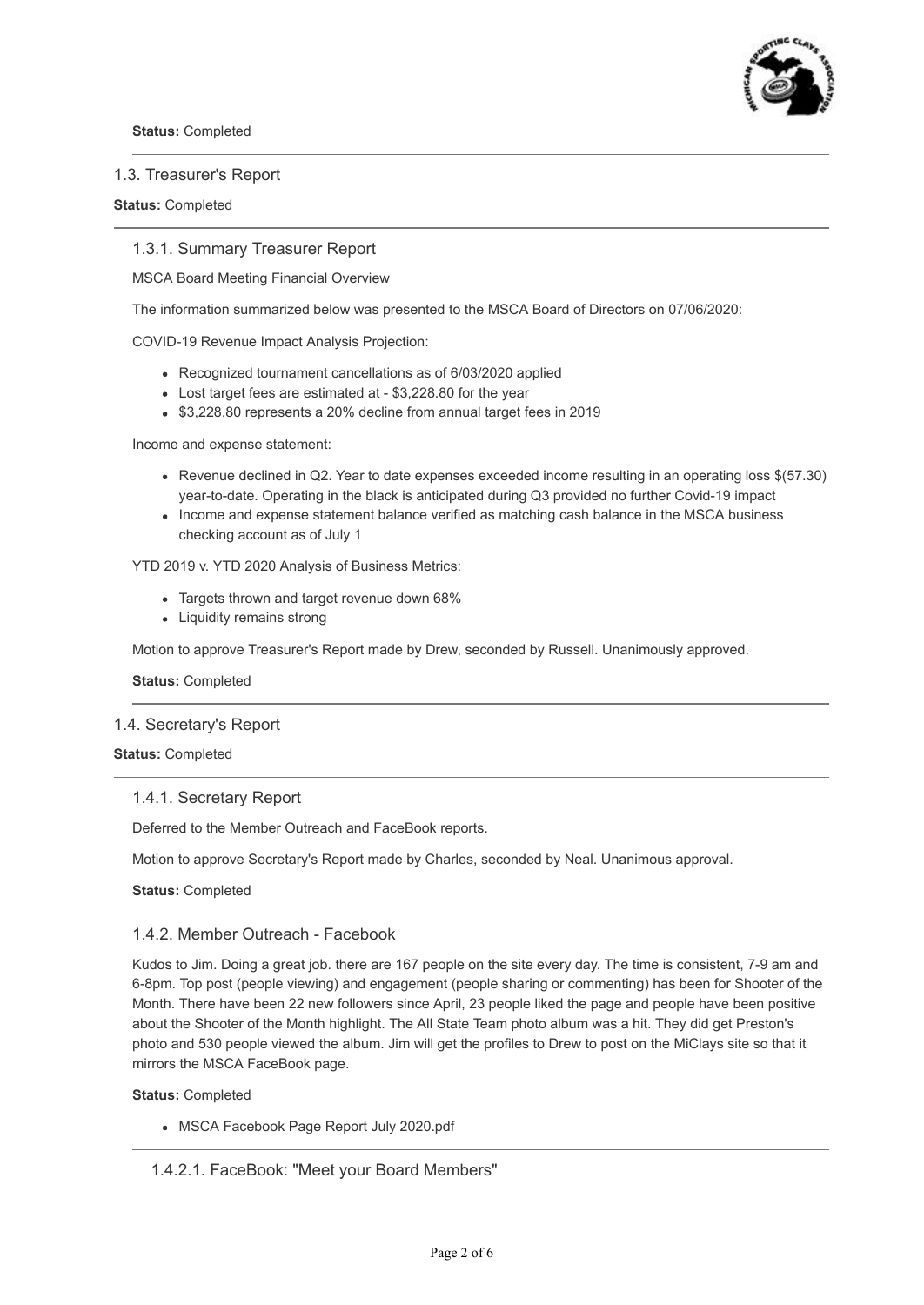

7/6/20: Jim sent us the questions in an email last month. This is not mandatory. Board members who wish to submit, should do so by the next Board meeting scheduled for August 3rd.

**Status:** Deferred until 8/3/2020

#### 1.4.3. Member Outreach - Miclays.com

7/6/20: May and June Meeting minutes have been uploaded to MiClays. Will update the site to add the Shooter of the Month Profiles. Discussions regarding setting up a Drop Box for MSC would be helpful. Drew will look into it. There is no fee for this with the Google Drive account. There is no link to the Jot Form HOF nomination form. Also the "Upcoming Events" needs to be changed to "Registered Events". If Member clubs want to advertise their non-registered events, they can do so using the MiClays forum. Can embed a link to the forum with a "Recreational Event" tab. These clubs are having success with non-registered events. Questions were raised regarding ways to entice recreational shooters to sign up for registered events. Will add to the agenda for next month. MSCA calendar will continue to list only registered events. A user name and password are required to post on the forum and there were past problems with this, but they are resolved. MSCA host club can post a flyer to the FaceBook page and MiClays.

Additional change to MiClays discussed at previous meeting: still need a third button on the home page. Should be "Registered Events, Latest News, How to Get Started" all on one line on the web page.

**Status:** Deferred until 8/3/2020

# 2. OLD BUSINESS

## 2.1. Update: COVID-19 Response and Initiatives

7/6/20: No new updates. Will continue to keep this as an agenda item for now.

**Status:** Deferred until 8/3/2020

## 2.2. State Shoot/GLC Host Club Participation

Discussed at 4/22/20 Meeting: We need to understand better why there isn't greater participation from clubs to host tournaments to provide our membership with more options. Further exploration is required, may need to survey clubs. Deferred for further discussion.

7/6/20: Russell talked with Scotty last week. DGC is not interested in submitting a bid for 2021 GLC or State Shoot. Is focusing on the MotorState. He did ask Scotty if there was any support the BOD can provide. Count down ticker to tournaments was discussed, but could be confusing with overlapping or back to back tournaments.

Bring back to the August meeting.

**Status:** Deferred until 8/3/2020

#### 2.3. 2020 MSCA Sportsman Award: Steve Schindler

Russell to present ideas for the award. Neal to provide Russell with Steve's wife's contact information.

7/6/20: Russell left a message for Natalie and he's asked Neal to give Natalie a head's up that Russell was reaching out to her. We still need a photo, but sounds like Drew or Jim may have one.

Bring back to the August meeting.

**Status:** Deferred until 8/3/2020

2.4. MSCA Board Liability Insurance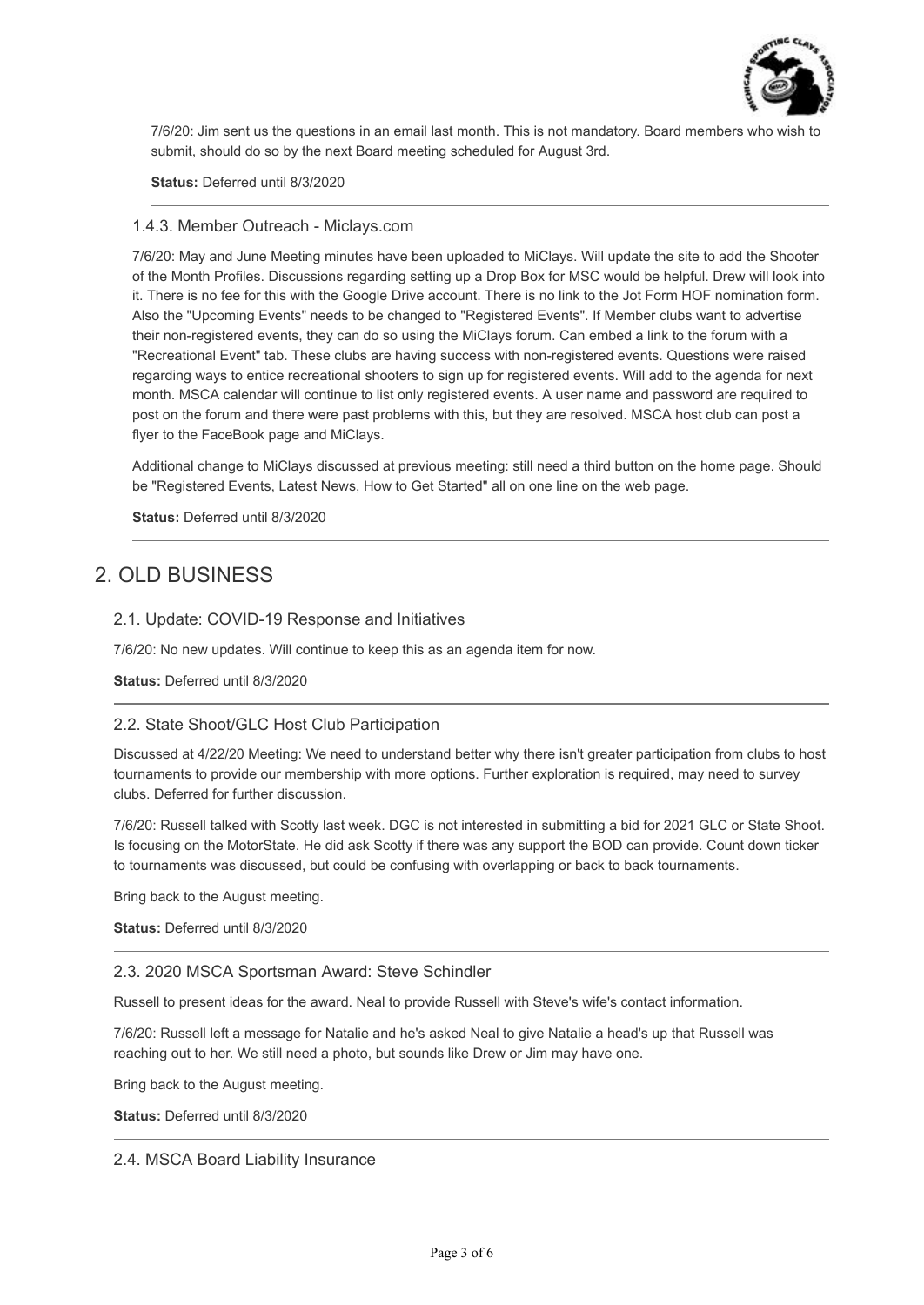

Deferred.

7/6/20: Russell will reach out to Charles.

Bring back to August meeting.

**Status:** Deferred until 8/3/2020

## 2.5. MSCA Membership Survey re: Voting on State Shoot

Discussed at 4/22/20 Meeting: Steve recommended MSCA allow for electronic voting for the membership to decide upon the host club for the State Shoot. Kathy made the same recommendation last year. It was not supported. Again, this would require a By-laws change. Concerns raised the 2/3 of the MSCA membership does not participate in the tournament. Needs further discussion. May survey the membership.

Discussed at the 6/1/20 meeting: KML can create survey re: preference for selecting shoot. Drew would like the survey to include who is allowed to vote. Jim will write something up for us to react to regarding the subject. We may not elect to poll the membership. Exploring options; needs further discussion.

Jim's 6/3/20 email to the Board:

"On the discussion of change to the selection of the State Shoot, when/if we decide to poll the membership, I would like to pose the following to the Facebook page community:

(draft) Discussion has been initiated between member shooters and the MSCA Board on the way the host venue for the State Shoot is selected. Currently, in accordance with the MSCA By-Laws Article X, the host club selection is made by the MSCA general membership by vote. Each MSCA shooter in good standing and in attendance at the current year's State Shoot selects between the presented bids. No proxy votes are allowed. An announcement is then made, usually at the State Shoot dinner.

The MSCA Board would appreciate any thoughts and suggestions from the membership on whether to continue the current State Shoot selection procedure or pursue adjustments, keeping in mind that any changes would necessitate a change also to the current By-Laws. Please respond via email or Messenger (NOT COMMENTS TO THE FACEBOOK PAGE) and include your NSCA membership number. Thank you, The MSCA Board (end draft)"

7/6/20: Deferred to August meeting

#### **Status:** Deferred until 8/3/2020

## 2.6. State Championship and GLC Trophy Residence

Discussed at the 6/1/20 meeting:

Need to update the MSCA Bylaws indicating the State Shoot and GLC trophy will be delivered to the following year's host club after the first of the year. (Who will be delivering?)

The HOF plaque resides at Grand Blanc.

Ryan will add Matt Topor to the State Championship Trophy and will update the GLC trophy. Is currently dated to 2014.

Further discussion needed.

7/6/20:Deferred to August meeting.

**Status:** Deferred until 8/3/2020

## 2.7. Jot Forms

- 1. Access, suggest more than one person. Who is best?
- 2. Does Webmaster need access to JotForms in order to create links on the Miclays website?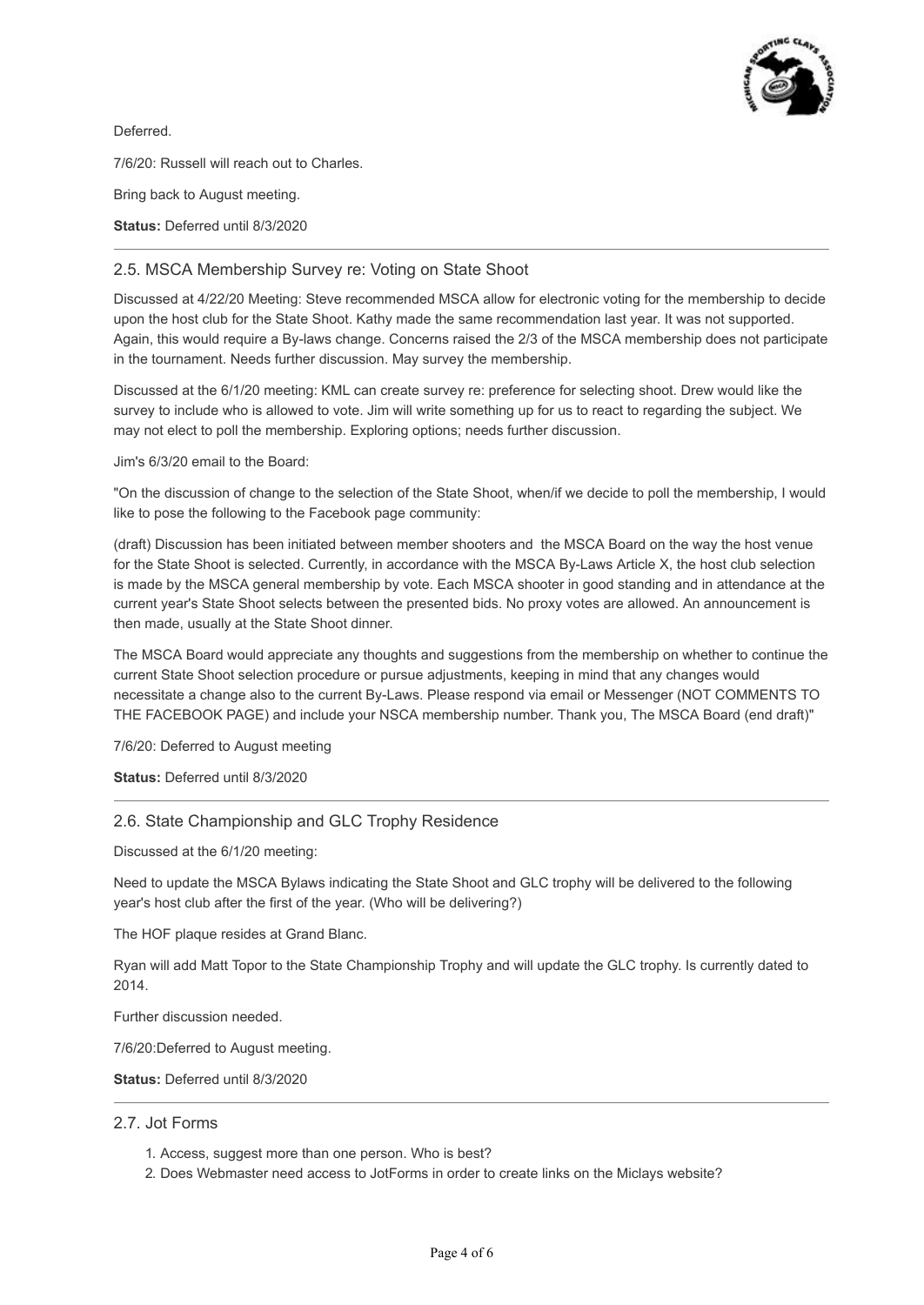

- 3. Storage limit is 100 MB. How to archive past submissions. Should they be saved in JotForm, or in the MiClays email account? Both? How long should they be saved? One option, could create PDF of the bids and attach to the MyCommittee site for all Board members to view.
- 4. Used on Miclays for GLC/State Shoot bids. How best to address conflict of interest for bids.
- 5. HOF on MiClays website is not linked currently.
- 6. Used for BOD ballot voting via emailed link through MailChimp. Should there be a two person validation of results? Should these be archived? If so, for how long? How to prevent double voting by members?

7/6/20: Deferred to August meeting.

**Status:** Deferred until 8/3/2020

## 2.8. iClays/WinScore Incentives for Host Clubs

Saturday, February 8, 2020

*From previous meeting:* Drew proposed the idea of offsetting iClays or WinScoreOnline fees to some extent to encourage new and smaller clubs to utilize online registration and scoring. Several clubs including Multi-Lakes and 4 Square Sportsman's have had good luck using iClays to draw a noteworthy attendance. iClays fee is 1 cent per target wheras WinScoreOnline is more expensive.

Russ suggested perhaps a \$50 reduction in fees per shoot for new clubs to try it.

*New discussion:* The Board is still undecided on how to incentivize clubs to utilize online registration and scoring, and whether those clubs that don't use it actually would if given an incentive. The following clubs throw registered shoots but do not utilize iClays or WinScore: Action Shooting Sports, Alpena Clay Busters, Lewiston, Pine Ridge, and Seaway Gun Club. Kathleen suggested we contact these clubs to gauge interest.

#### Saturday, November 9, 2019

Drew proposed the idea of offsetting iClays or WinScoreOnline fees to some extent to encourage new and smaller clubs to utilize online registration and scoring. Several clubs including Multi-Lakes and 4 Square Sportsman's have had good luck using iClays to draw a noteworthy attendance. iClays fee is 1 cent per target wheras WinScoreOnline is more expensive.

Russ suggested perhaps a \$50 reduction in fees per shoot for new clubs to try it. Drew will reach out to David Clifford, owner of iClays, to see if perhaps he would offer a trial membership to some clubs.

7/6/20: This topic ties into Matt's point on attracting more recreational shooters to sign up for registered shoots. Will bring back to the August meeting.

**Status:** Deferred until 8/3/2020

2.9. By-laws Submission

Submission to Nationals?

7/6/20: Deferred to August meeting.

**Status:** Deferred until 8/3/2020

# 3. NEW BUSINESS

- 3.1. State Shoot
	- 1. Marketing
	- 2. Ballots (process of tabulating, who will tabulate?)